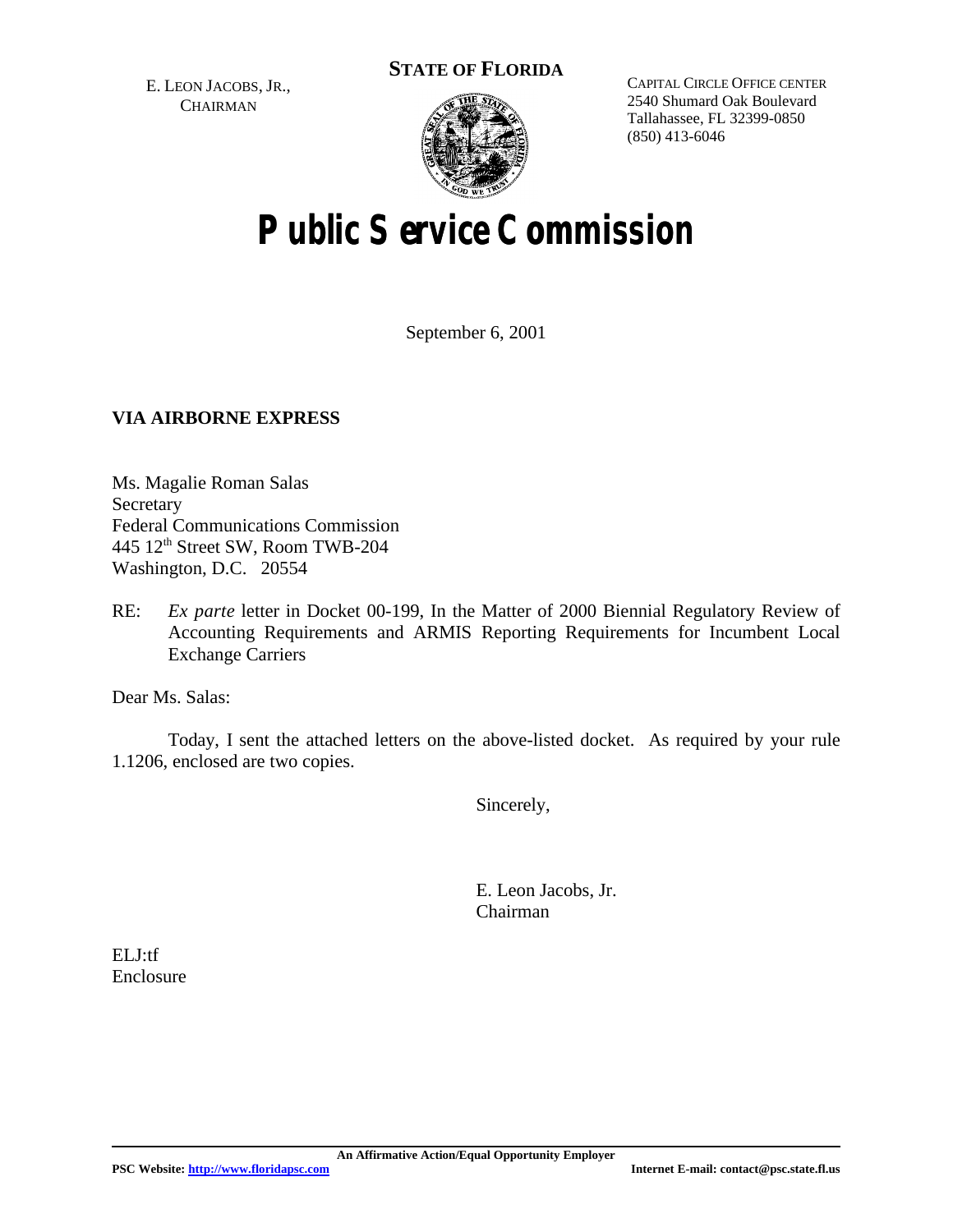E. LEON JACOBS, JR., **CHAIRMAN** 



CAPITAL CIRCLE OFFICE CENTER 2540 Shumard Oak Boulevard Tallahassee, FL 32399-0850 (850) 413-6046

# **Public Service Commission**

September 6, 2001

The Honorable Michael K. Powell Chairman Federal Communications Commission **VIA FACSIMILE**  445  $12<sup>th</sup>$  Street, SW Washington, DC 20554

RE: *Ex parte* letter in Docket 00-199, In the Matter of 2000 Biennial Regulatory Review of Accounting Requirements and ARMIS Reporting Requirements for Incumbent Local Exchange Carriers

Dear Chairman Powell:

I applaud your prior decision to undertake a collaborative process between the states and the FCC for the last 18 months. I understand that the FCC is now considering backing off from the results of that process. I strongly urge the FCC to reconsider this position. The few new accounts proposed by states reflect the recent changes in technologies and regulatory requirements. These accounts cover universal service, new technologies deployment, and interconnection arrangements, and are needed for the states and the FCC to fulfill their regulatory oversight in monitoring the development of competitive markets. This process has been fruitful in substantially reducing reporting requirements. Perhaps as importantly, it has been fruitful in cementing a great partnership.

At thistime, we believe the collaborative process proposes a reasonable platform of reduced reporting and information requirements. Please help me to understand why there is an apparent change that would undermine that excellent work.

Thank you for the opportunity to share my concerns.

Sincerely,

E. Leon Jacobs, Jr. Chairman

ELJ:tf Enclosure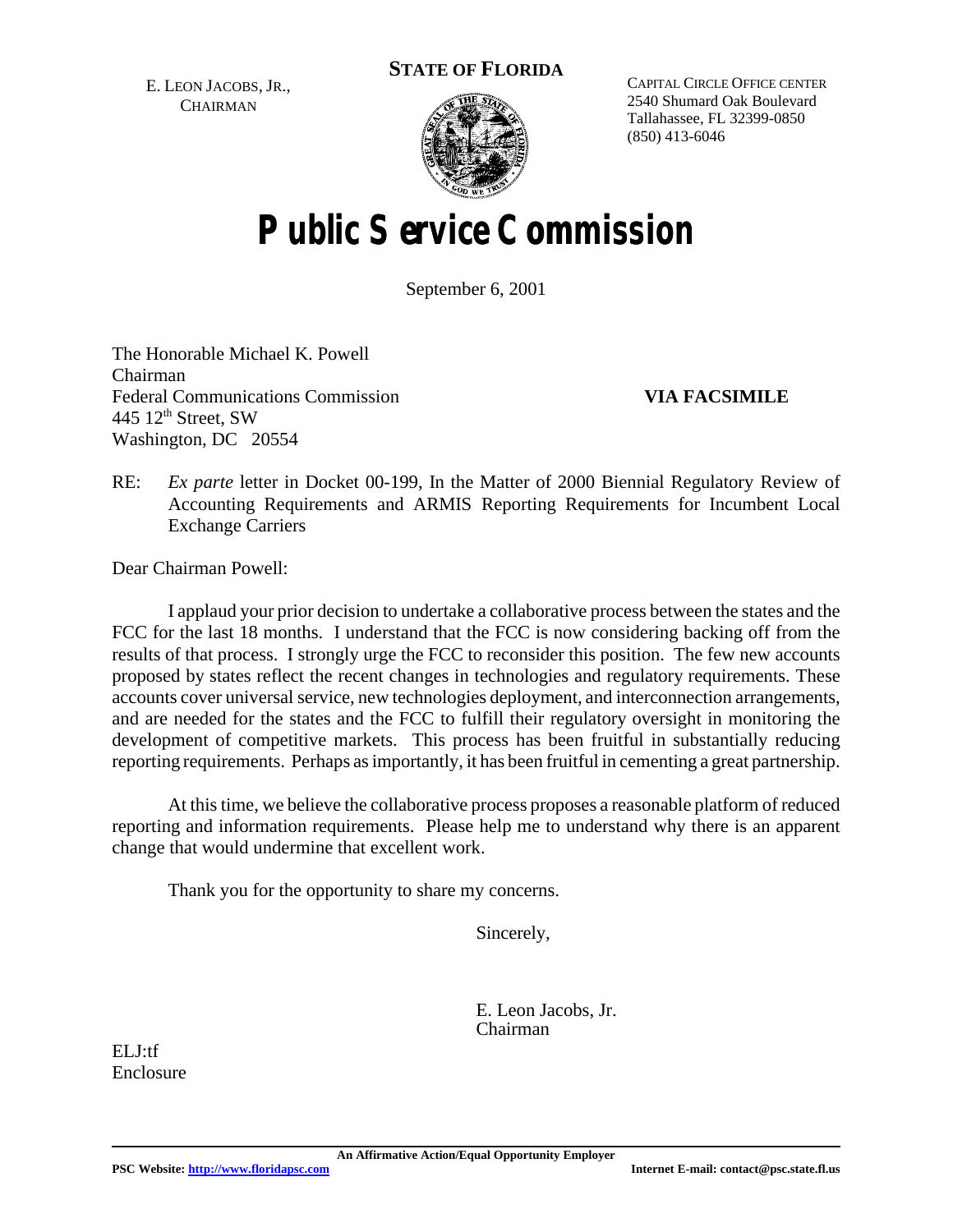E. LEON JACOBS, JR., **CHAIRMAN** 



CAPITAL CIRCLE OFFICE CENTER 2540 Shumard Oak Boulevard Tallahassee, FL 32399-0850 (850) 413-6046

# **Public Service Commission**

September 6, 2001

Honorable Gloria Tristani Commissioner Federal Communications Commission **VIA FACSIMILE** 445 Twelfth Street, SW Washington, DC 20554

RE: *Ex parte* letter in Docket 00-199, In the Matter of 2000 Biennial Regulatory Review of Accounting Requirements and ARMIS Reporting Requirements for Incumbent Local Exchange Carriers

Dear Commissioner Tristani:

I applaud your prior decision to undertake a collaborative process between the states and the FCC for the last 18 months. I understand that the FCC is now considering backing off from the results of that process. I strongly urge the FCC to reconsider this position. The few new accounts proposed by states reflect the recent changes in technologies and regulatory requirements. These accounts cover universal service, new technologies deployment, and interconnection arrangements, and are needed for the states and the FCC to fulfill their regulatory oversight in monitoring the development of competitive markets. This process has been fruitful in substantially reducing reporting requirements. Perhaps as importantly, it has been fruitful in cementing a great partnership.

At thistime, we believe the collaborative process proposes a reasonable platform of reduced reporting and information requirements. Please help me to understand why there is an apparent change that would undermine that excellent work.

Thank you for the opportunity to share my concerns.

Sincerely,

E. Leon Jacobs, Jr. Chairman

ELJ:tf Enclosure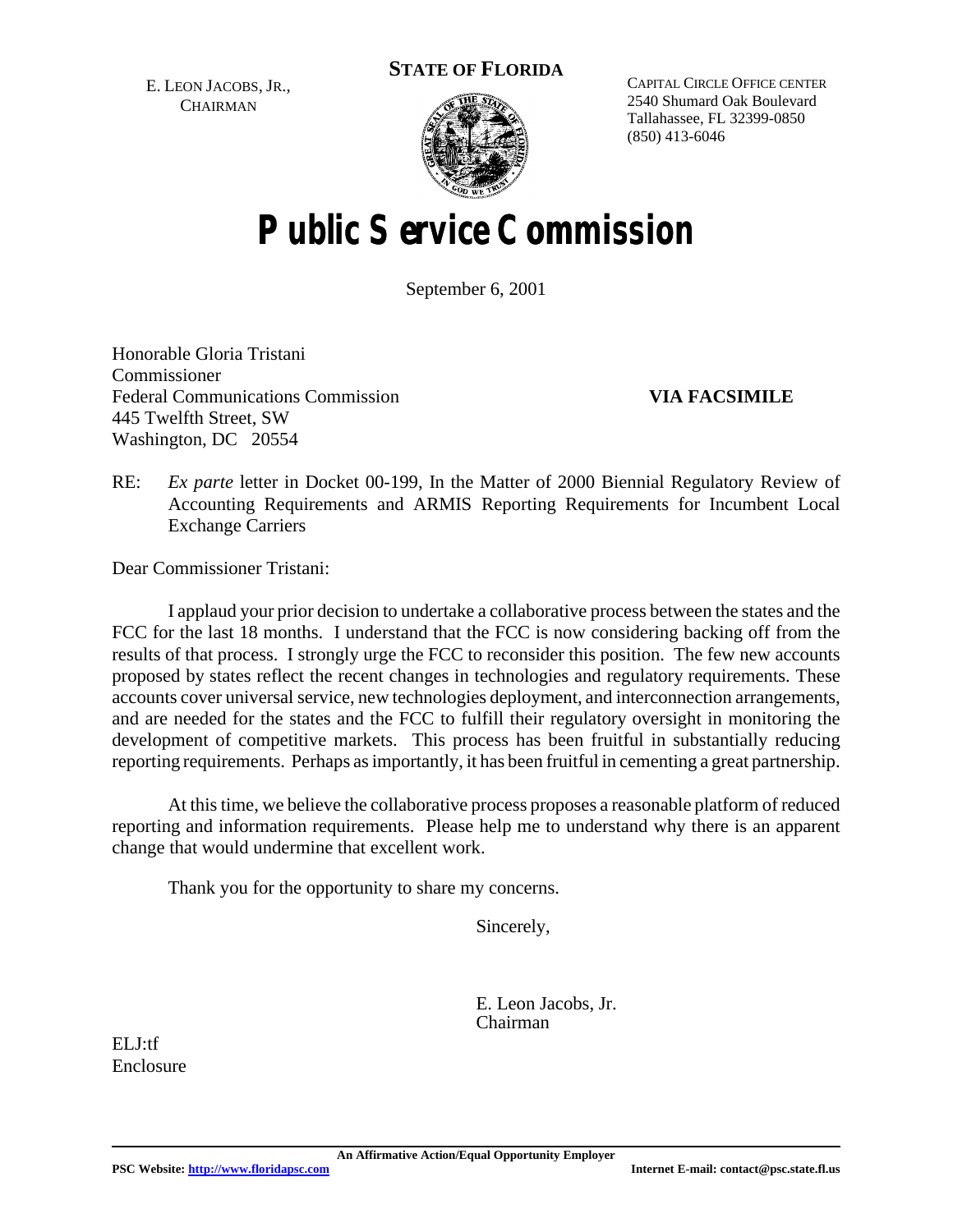E. LEON JACOBS, JR., **CHAIRMAN** 



CAPITAL CIRCLE OFFICE CENTER 2540 Shumard Oak Boulevard Tallahassee, FL 32399-0850 (850) 413-6046

# **Public Service Commission**

September 6, 2001

Honorable Kathleen Q. Abernathy Commissioner Federal Communications Commission **VIA FACSIMILE** 445 Twelfth Street, SW Washington, DC 20554

RE: *Ex parte* letter in Docket 00-199, In the Matter of 2000 Biennial Regulatory Review of Accounting Requirements and ARMIS Reporting Requirements for Incumbent Local Exchange Carriers

Dear Commissioner Abernathy:

I applaud your prior decision to undertake a collaborative process between the states and the FCC for the last 18 months. I understand that the FCC is now considering backing off from the results of that process. I strongly urge the FCC to reconsider this position. The few new accounts proposed by states reflect the recent changes in technologies and regulatory requirements. These accounts cover universal service, new technologies deployment, and interconnection arrangements, and are needed for the states and the FCC to fulfill their regulatory oversight in monitoring the development of competitive markets. This process has been fruitful in substantially reducing reporting requirements. Perhaps as importantly, it has been fruitful in cementing a great partnership.

At this time, we believe the collaborative process proposes a reasonable platform of reduced reporting and information requirements. Please help me to understand why there is an apparent change that would undermine that excellent work.

Thank you for the opportunity to share my concerns.

Sincerely,

E. Leon Jacobs, Jr. Chairman

ELJ:tf Enclosure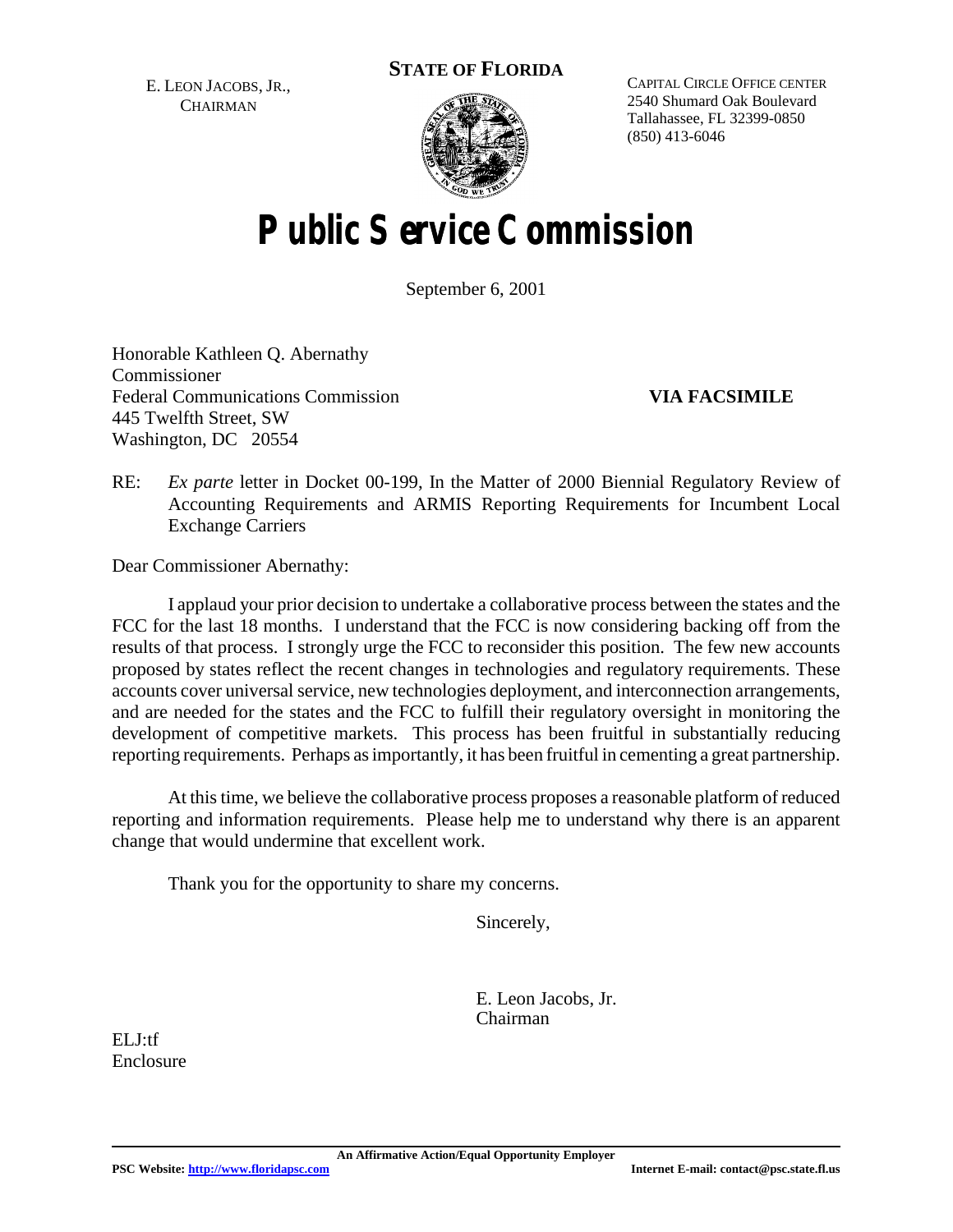E. LEON JACOBS, JR., **CHAIRMAN** 



CAPITAL CIRCLE OFFICE CENTER 2540 Shumard Oak Boulevard Tallahassee, FL 32399-0850 (850) 413-6046

# **Public Service Commission**

September 6, 2001

Honorable Michael J. Copps Commissioner Federal Communications Commission **VIA FACSIMILE** 445 Twelfth Street, SW Washington, DC 20554

RE: *Ex parte* letter in Docket 00-199, In the Matter of 2000 Biennial Regulatory Review of Accounting Requirements and ARMIS Reporting Requirements for Incumbent Local Exchange Carriers

Dear Commissioner Copps:

I applaud your prior decision to undertake a collaborative process between the states and the FCC for the last 18 months. I understand that the FCC is now considering backing off from the results of that process. I strongly urge the FCC to reconsider this position. The few new accounts proposed by states reflect the recent changes in technologies and regulatory requirements. These accounts cover universal service, new technologies deployment, and interconnection arrangements, and are needed for the states and the FCC to fulfill their regulatory oversight in monitoring the development of competitive markets. This process has been fruitful in substantially reducing reporting requirements. Perhaps as importantly, it has been fruitful in cementing a great partnership.

At thistime, we believe the collaborative process proposes a reasonable platform of reduced reporting and information requirements. Please help me to understand why there is an apparent change that would undermine that excellent work.

Thank you for the opportunity to share my concerns.

Sincerely,

E. Leon Jacobs, Jr. Chairman

ELJ:tf Enclosure